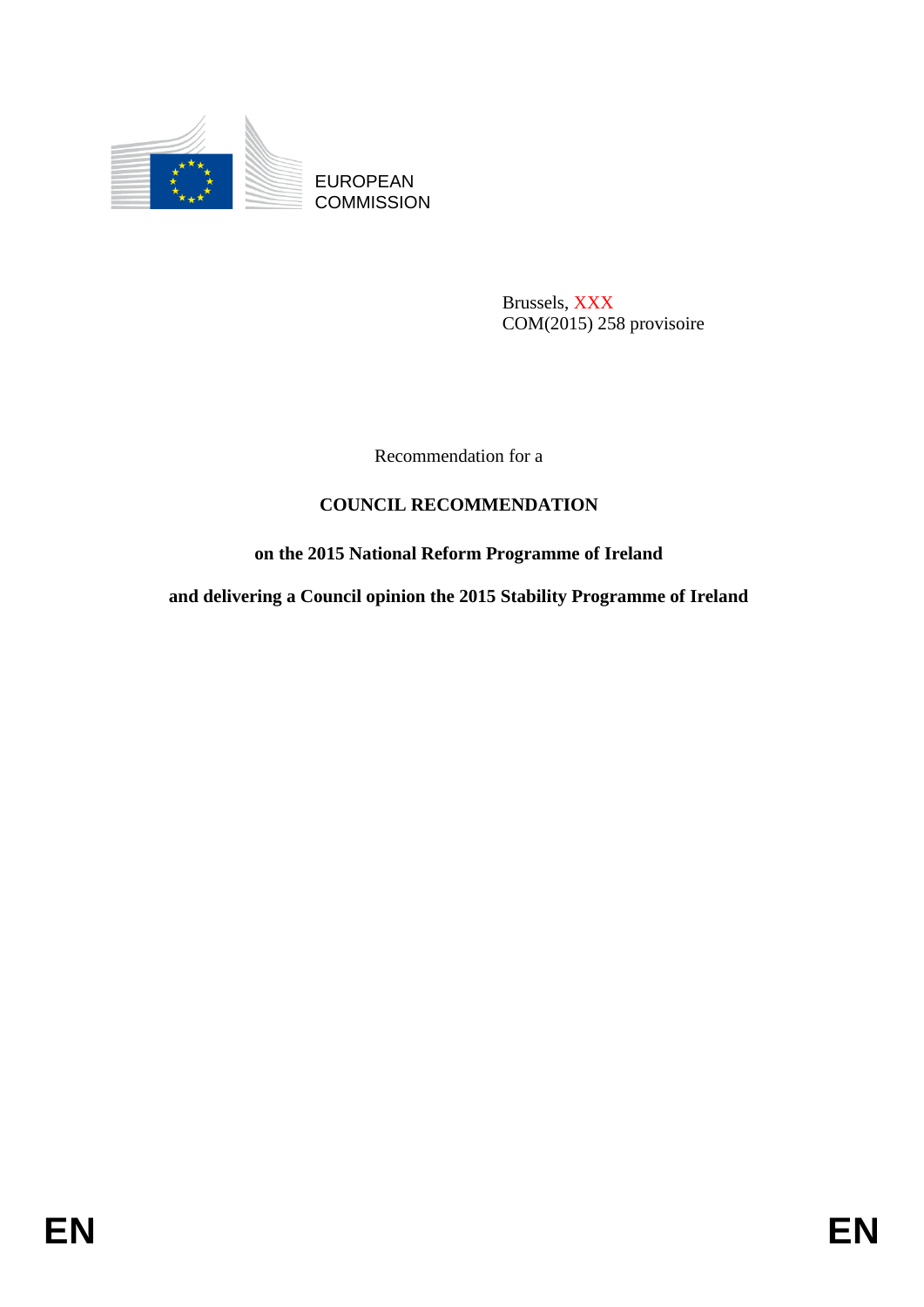Recommendation for a

### **COUNCIL RECOMMENDATION**

#### **on the 2015 National Reform Programme of Ireland**

# **and delivering a Council opinion the 2015 Stability Programme of Ireland**

# THE COUNCIL OF THE EUROPEAN UNION,

Having regard to the Treaty on the Functioning of the European Union, and in particular Articles 121(2) and 148(4) thereof,

Having regard to Council Regulation (EC) No 1466/97 of 7 July 1997 on the strengthening of the surveillance of budgetary positions and the surveillance and coordination of economic policies<sup>1</sup>, and in particular Article 5(2) thereof,

Having regard to Regulation (EU) No 1176/2011 of the European Parliament and of the Council of 16 November 2011 on the prevention and correction of macroeconomic imbalances<sup>2</sup>, and in particular Article  $6(1)$  thereof,

Having regard to the recommendation of the European Commission<sup>3</sup>,

Having regard to the resolutions of the European Parliament<sup>4</sup>,

Having regard to the conclusions of the European Council,

Having regard to the opinion of the Employment Committee,

Having regard to the opinion of the Economic and Financial Committee,

Having regard to the opinion of the Social Protection Committee,

Having regard to the opinion of the Economic Policy Committee,

Whereas:

- (1) On 26 March 2010, the European Council agreed to the Commission's proposal to launch a new strategy for growth and jobs, *Europe 2020*, based on enhanced coordination of economic policies. The strategy focuses on the key areas where action is needed to boost Europe's potential for sustainable growth and competitiveness.
- (2) On 13 July 2010, the Council, on the basis of the Commission's proposals, adopted a recommendation on the broad guidelines for the economic policies of the Member States and the Union (2010 to 2014) and on 21 October 2010 it adopted a decision on guidelines for the employment policies of the Member States. Together these form

 $\mathbf{1}$  $\frac{1}{2}$  OJ L 209, 2.8.1997, p. 1.

<sup>&</sup>lt;sup>2</sup> OJ L 306, 23.11.2011, p. 25.

COM(2015) 258..

<sup>4</sup> P8\_TA(2015)0067, P8\_TA(2015)0068, P8\_TA(2015)0069.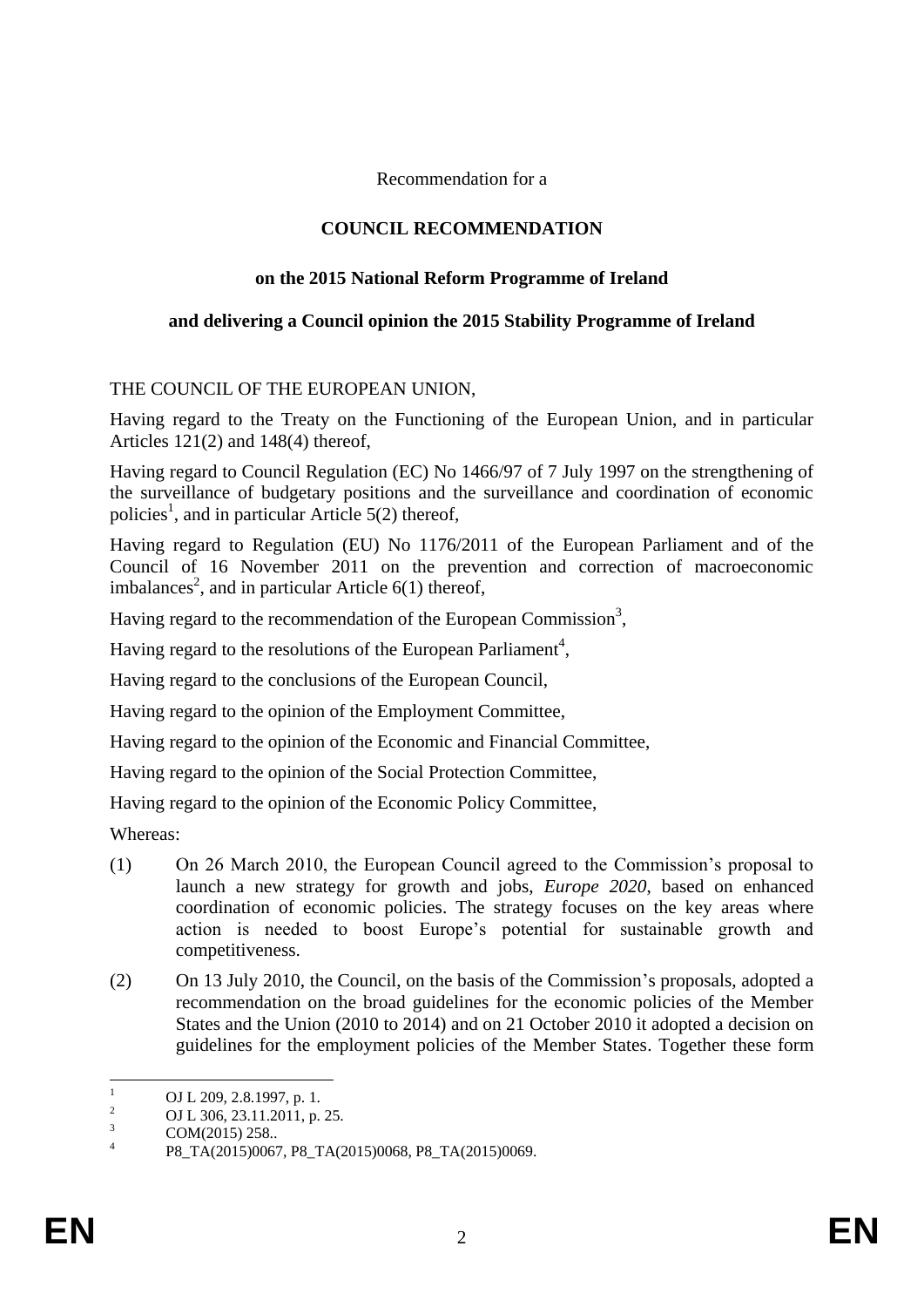the 'integrated guidelines' which Member States were invited to take into account in their national economic and employment policies.

- (3) On 8 July 2014, the Council adopted a recommendation on Ireland's National Reform Programme for 2014 and delivered its opinion on Ireland's updated Stability Programme for 2014. On 28 November 2014, in line with Regulation (EU) No  $473/2013^5$ , the Commission presented its opinion on Ireland's draft budgetary plan for  $2015^6$ .
- (4) On 28 November 2014, the Commission adopted the Annual Growth Survey<sup>7</sup>, marking the start of the 2015 European Semester of economic policy coordination. On the same day, on the basis of Regulation (EU) No 1176/2011, the Commission adopted the Alert Mechanism Report<sup>8</sup>, in which it identified Ireland as one of the Member States for which an in-depth review would be carried out.
- (5) On 18 December 2014, the European Council endorsed the priorities for boosting investment, accelerating structural reforms and pursuing responsible growth-friendly fiscal consolidation.
- (6) On 26 February 2015, the Commission published its 2015 country report for Ireland<sup>9</sup>. This assessed Ireland's progress in addressing the country-specific recommendations adopted on 8 July 2014. The country report also includes the results of the in-depth review under Article 5 of Regulation (EU) No 1176/2011. The Commission's analysis leads it to conclude that Ireland is experiencing macroeconomic imbalances which require decisive policy action and specific monitoring. In particular, Ireland completed the EU-IMF financial assistance programme in 2013 and is currently subject to post-programme surveillance and European Semester surveillance. Despite a marked improvement in the economic outlook, some risks continue to deserve close attention: the high levels of private- and public-sector indebtedness; remaining financial sector challenges, in particular with regard to banks' profitability; and labour market adjustment marked by high structural unemployment.
- (7) On 29 April 2015, Ireland submitted its 2015 National Reform Programme and on 30 April 2015 its 2015 Stability Programme. To take account of their interlinkages, the two programmes have been assessed at the same time.
- (8) Ireland is currently in the corrective arm of the Stability and Growth Pact. In its 2015 Stability Programme, the government plans to correct the excessive deficit by 2015, in line with the deadline set by the Council. Thereafter, it plans to reach the mediumterm objective – a balanced budget in structural terms - by 2019. The government plans to reduce the headline deficit to 2.3 % of GDP in 2015 and to turn it into a surplus of 0.7 % of GDP in 2019. According to the Stability Programme, the government debt-to-GDP ratio is expected to be brought down from 109.7 % in 2014 to 105.0 % of GDP in 2015 and gradually to 89.4 % of GDP in 2019. The macroeconomic scenario underpinning these budgetary projections is favourable in 2015 and plausible in 2016. Based on the Commission's 2015 spring forecast, a timely and durable correction of the excessive deficit by 2015 is foreseen. The fiscal effort for 2011-2015 is estimated to be below the recommended effort, but the

 $\overline{5}$  $5 \qquad \text{OJ L } 140, 27.5.2013, \text{ p. } 11.$ 

 $^{6}$  C(2014) 8803 final..

 $\frac{7}{8}$  COM(2014) 902.

COM(2014) 904.

<sup>9</sup> SWD(2015) 27 final.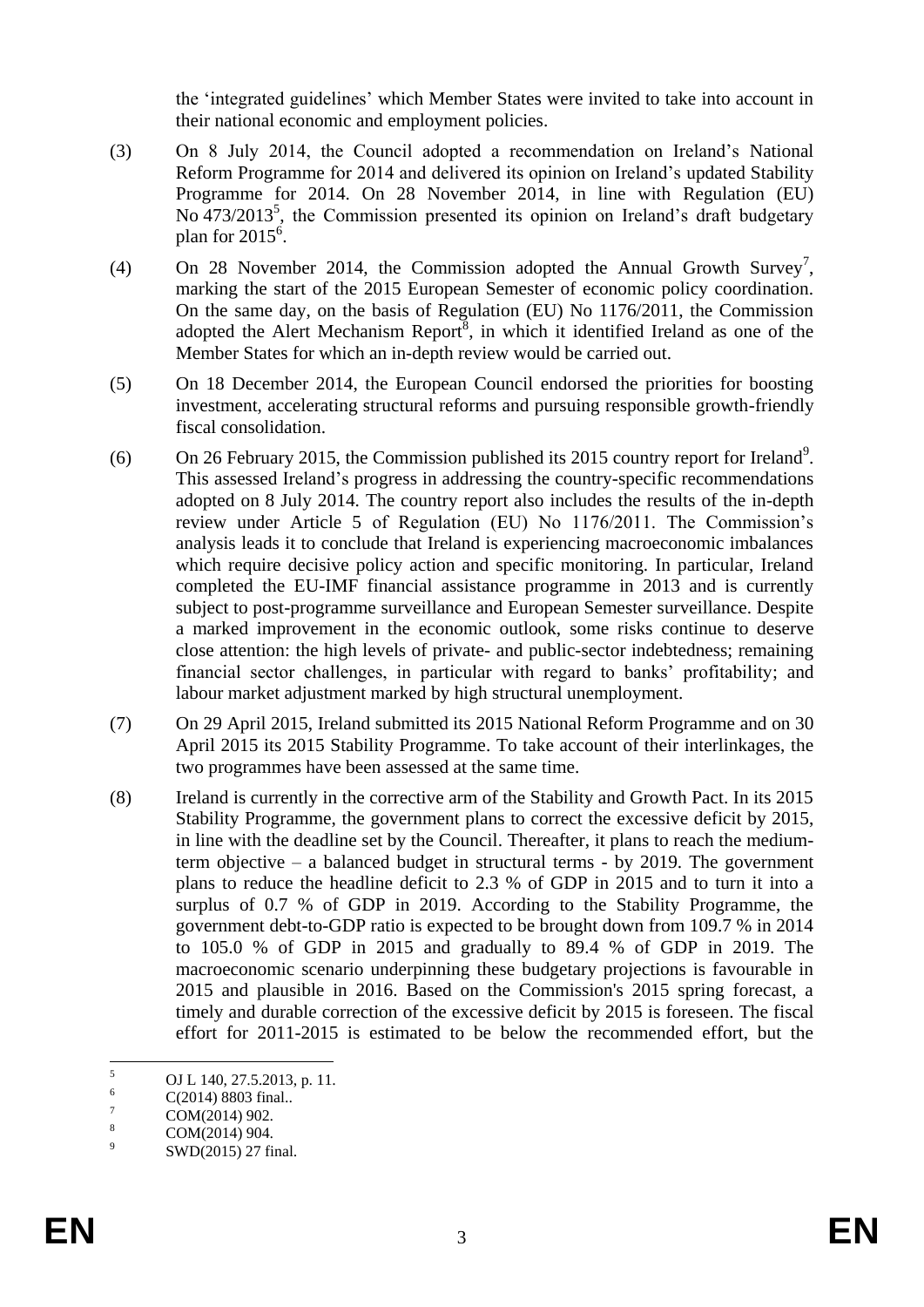amount of discretionary measures taken under the programme and thereafter is in line with what was required. Assuming a timely and durable correction of the excessive deficit as planned, Ireland will be subject to the preventive arm of the Pact as of 2016. Measures to support the planned deficit targets and progress towards the medium-term objective from 2016 onwards have not been specified in sufficient detail. Therefore, in the light of the Commission's 2015 spring forecast, there appears to be a risk of a significant deviation from the required adjustment towards the medium-term objective in 2016, and further structural measures will be needed in that year. Based on its assessment of the Stability Programme and taking to account the Commission's 2015 spring forecast, the Council is of the opinion that there is a risk that Ireland will not comply with the provisions of the Stability and Growth Pact.

- (9) Tax reforms have contributed to the fiscal adjustment, but there is further scope to reduce distortions, improve the efficiency of the tax system and raise its growth and environmental friendliness. Property taxation has been turned into a recurrent tax, but the base is still relatively narrow as certain non-residential properties remain outside the tax net. Labour taxation lacks simplicity due to complex social contributions. The tax bases for consumption and environment taxes are limited by reduced rates and exemptions. Zero and reduced rates for value-added tax make it less efficient than the EU average and there seems to be no systematic evaluation of such tax expenditures. There is scope to improve the effectiveness of environmental tax instruments and remove environmentally harmful subsidies. Recent changes to tax residency rules are welcome, even if their effect may take time to assess. Major reforms to the fiscal framework have been undertaken in recent years. New rules and procedures, in particular the medium-term expenditure framework, are expected to provide a safeguard against pro-cyclical fiscal policy and are crucial for fiscal sustainability. However, under current rules, the government has considerable discretion to change expenditure ceilings beyond pre-defined contingencies, which weakens medium-term budgetary plans.
- (10) Public expenditure on healthcare is comparatively high even though population health status indicators are generally no better than in the rest of the EU. Efficiency gains have been achieved in recent years. However, the health system needs deeper structural reforms to contain expected cost increases and maintain favourable health outcomes in the face of an ageing population. Ireland aims to introduce a single-tier universal health insurance scheme in the medium term and is implementing reforms under the Future Health strategy. Intermediate steps are being pursued in the introduction of universal health insurance to address some of the pressing challenges and improve cost-effectiveness. Effectively rolling out e-health tools, activity-based funding and improved prescription practices have significant potential to increase cost-effectiveness. At the same time, the potential remains to reduce public spending on pharmaceuticals, in particular patented medicines, which is well above the EU average.
- (11) Ireland has one of the highest proportions of people living in 'low work-intensity' households in the EU. This generates serious social challenges and raises the risk of child poverty. As low work-intensity is particularly severe among single-parent households, the proportion of children living in households with low work-intensity is nearly three times the EU average. Some progress has been made in addressing pockets of inactivity traps by altering the operation of some welfare payments. Nevertheless, access to full-time childcare remains limited and expensive, which is a barrier to female and single-parent participation in the labour market.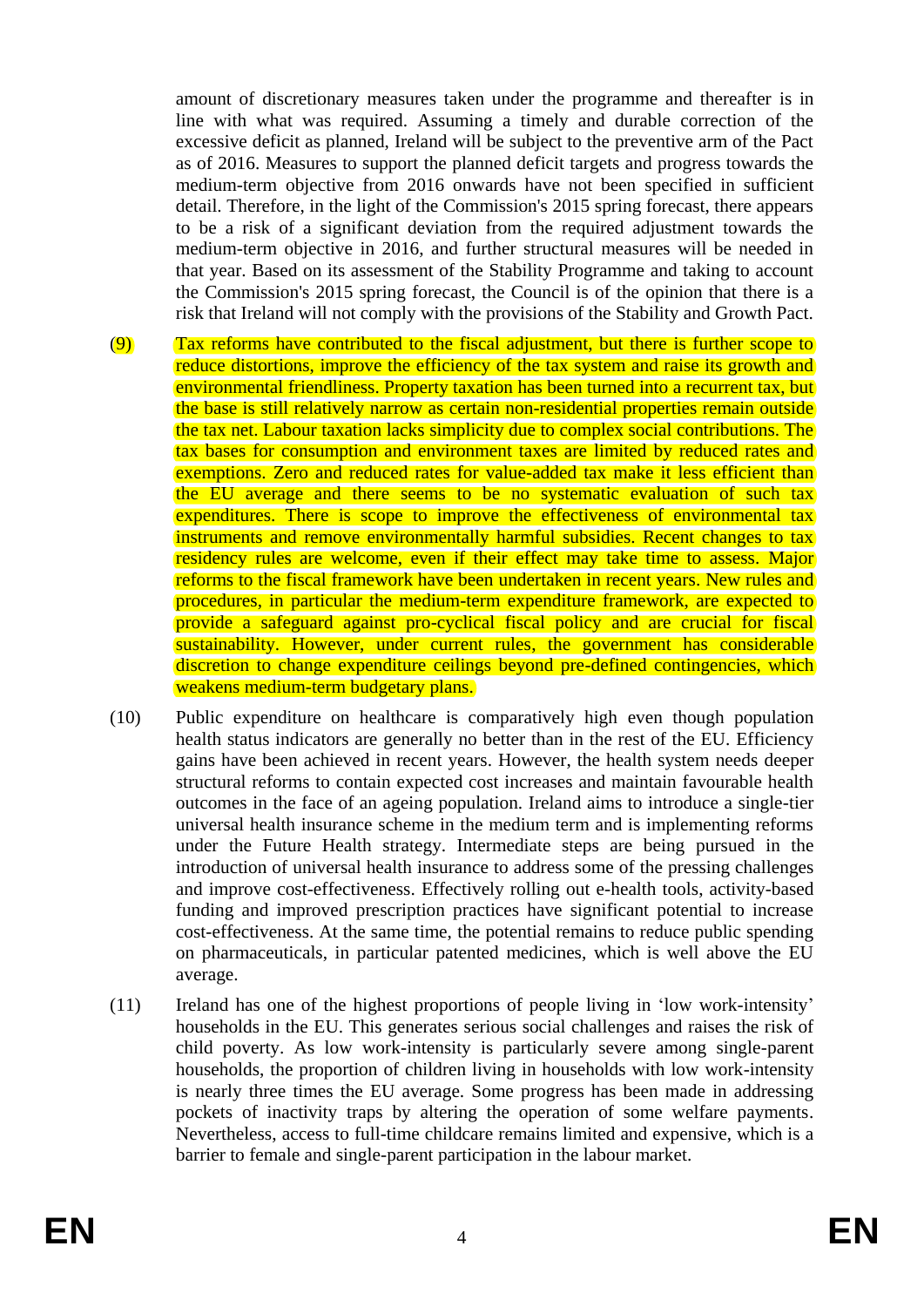- (12) With the stronger macroeconomic environment, the overall situation of SMEs has improved but they face very contrasting financial positions; a relatively small proportion is still suffering from legacy issues and concentrating the sector's further deleveraging needs. Credit demand is also showing signs of recovery. SMEs continue to rely heavily on bank financing for investment and non-bank sources of finance are relatively underdeveloped. As the recovery gathers momentum and domestic demand recovers, supply constraints are likely to increase unless credit channels are repaired adequately and financing sources are diversified; this is crucial for investment and the growth outlook. Significant policy initiatives have been taken to support SMEs' access to finance and to offer new products with longer duration. These include the establishment of the Strategic Banking Corporation of Ireland (SBCI), the Ireland Strategic Investment Fund (ISIF) and other schemes. However, the uptake on some of these schemes has so far been low and the effectiveness and impact of the SBCI and ISIF can be judged only in the light of experience.
- (13) Ireland has made good progress in restructuring, downsizing and recapitalising its domestic banks. Banks' funding profiles have returned to normal and profitability continues to improve. However, legacy challenges remain critical. The high stock of non-performing loans is declining only slowly and continues to weigh on the capacity of banks to support the economic recovery. Such loans represented 23.2 % of total loans in the three main domestic banks in the fourth quarter of 2014, one of the highest rates in the EU. While banks continue to meet their mortgage arrears resolution targets, the longest-term arrears (over 720 days) continue to build up, increasing to 9.8 % of total loan balances in the fourth quarter of 2014. Progress is being made in implementing sustainable restructuring solutions; in April, the Central Bank of Ireland required banks to have solutions in place for the vast majority of borrowers by end-2015. However, banks have relied significantly on standard selfrestraint techniques involving the rescheduling of principal or interest payments rather than lowering both. Banks also continue to rely heavily on legal proceedings as a way of convincing customers in arrears to engage. The planned introduction of a central credit register has progressed only slowly even though it is key to improving supervision, credit underwriting and risk management.
- (14) The situation in the labour market has improved since 2013, with renewed job creation in the private sector and a steady fall in unemployment. Nevertheless, the unemployment rate is still high and long-term unemployment remains a serious concern. The risk exists that some cyclical unemployment could become structural as skills mismatches have emerged with the rebalancing of the economy. Youth unemployment is still much higher than in the pre-crisis period. Activation reforms have made significant progress in recent years, but some concerns remain about the effectiveness of existing activation policies and training programmes, and of the ability of employment services to deliver on the scale required. The recently launched JobPath initiative is a positive development; its effectiveness will need to be tested. In the past, the further education and training system has been ineffective in providing the type of skills that the rebalanced economy needs and reforms have started only recently.
- (15) Costs for legal services remain higher and still have to adjust in line with other professional services. Adjustment is important, as legal services are an input to all sectors of the economy and their cost has a bearing on Ireland's competitiveness. Reform of the regulatory framework for legal services with a view to increasing competition and reducing costs is a long-standing project to which the authorities are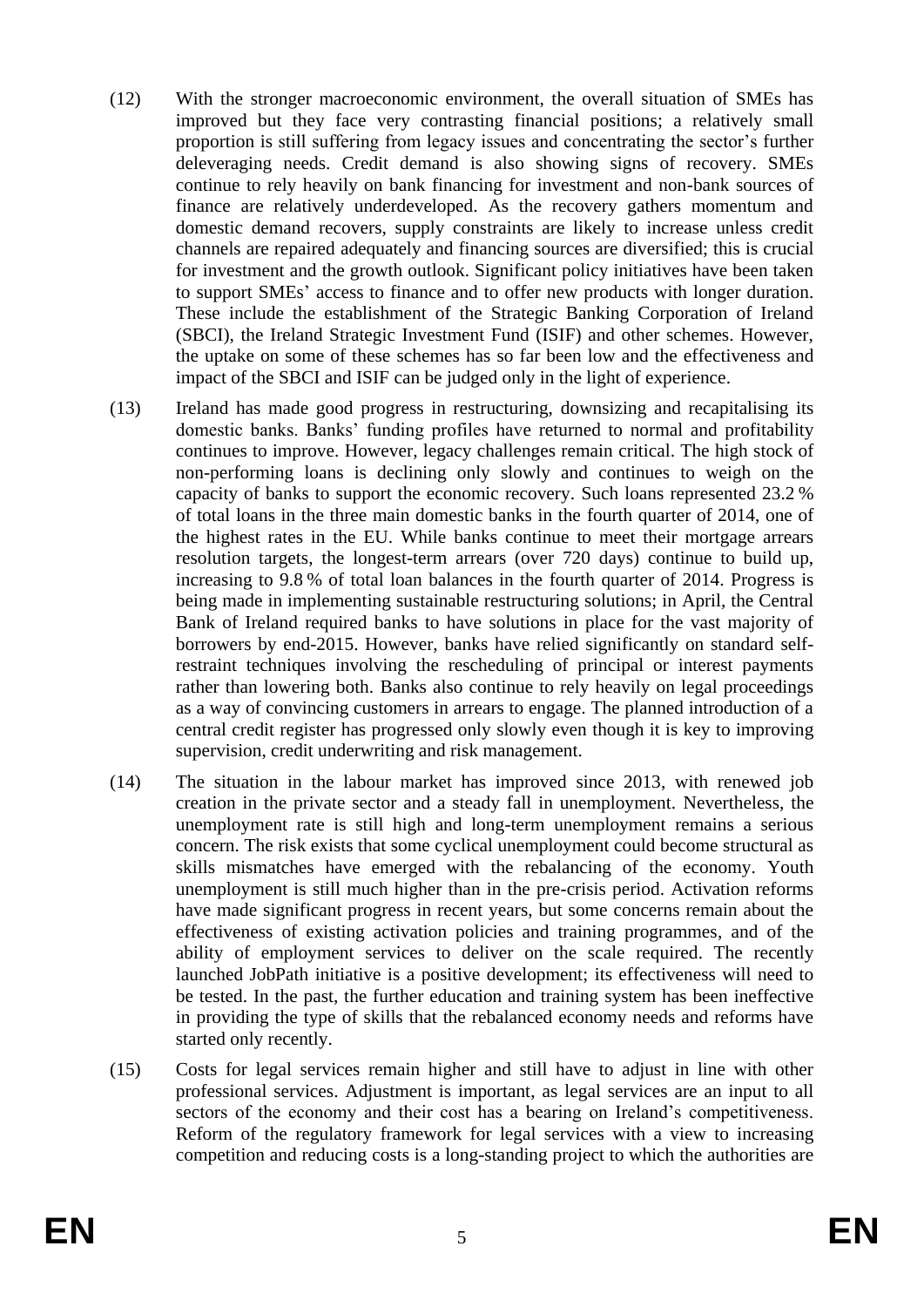committed. However, the Legal Services Regulation Bill, published in 2011, has not been adopted. In addition, an actual reduction in costs can be achieved only if the competition-enhancing and cost-reducing provisions of the planned regulatory framework are preserved and incorporated into the regulations to be issued by the Legal Services Regulatory Authority that is about to be set up. Therefore, the Commission will continue to monitor progress in this area in the context of the European Semester.

- (16) In the context of the European Semester, the Commission has carried out a comprehensive analysis of Ireland's economic policy and published it in the 2015 country report. It has also assessed the Stability Programme and the National Reform Programme and the follow-up given to the recommendations addressed to Ireland in previous years. It has taken into account not only their relevance for sustainable fiscal and socio-economic policy in Ireland but also their compliance with EU rules and guidance, given the need to strengthen the overall economic governance of the European Union by providing EU-level input into future national decisions. The recommendations under the European Semester are reflected in recommendations 1 to 4 below.
- (17) In the light of this assessment, the Council has examined Ireland's Stability Programme, and its opinion<sup>10</sup> is reflected in particular in recommendations 1 and 2 below.
- (18) In the light of the Commission's in-depth review and this assessment, the Council has examined the National Reform Programme and the Stability Programme. Its recommendations under Article 6 of Regulation (EU) No 1176/2011 are reflected in recommendations 1 and 4 below.
- (19) In the context of the European Semester, the Commission has also carried out an analysis of the economic policy of the euro area as a whole. On the basis of this analysis, the Council has issued specific recommendations for the Member States whose currency is the euro. Ireland should also ensure the full and timely implementation of these recommendations,

HEREBY RECOMMENDS that Ireland take action in 2015 and 2016 to:

- 1. Ensure a durable correction of the excessive deficit in 2015. Achieve a fiscal adjustment of 0.6% of GDP towards the medium-term objective in 2016. Use windfall gains from better-than-expected economic and financial conditions to accelerate the deficit and debt reduction. Limit the existing discretionary powers to change expenditure ceilings beyond specific and predefined contingencies. Broaden the tax base and review tax expenditures, including on value-added taxes.
- 2. Take measures to increase the cost-effectiveness of the healthcare system, including by reducing spending on patented medicines and gradually implementing adequate prescription practices. Roll out activity-based funding throughout the health system.
- 3. Take steps to increase the work-intensity of households and to address the poverty risk of children by tapering the withdrawal of benefits and supplementary payments upon return to employment and through better access to affordable full-time childcare.

 $10\,$ 

Under Article 5(2) of Council Regulation (EC) No 1466/97.